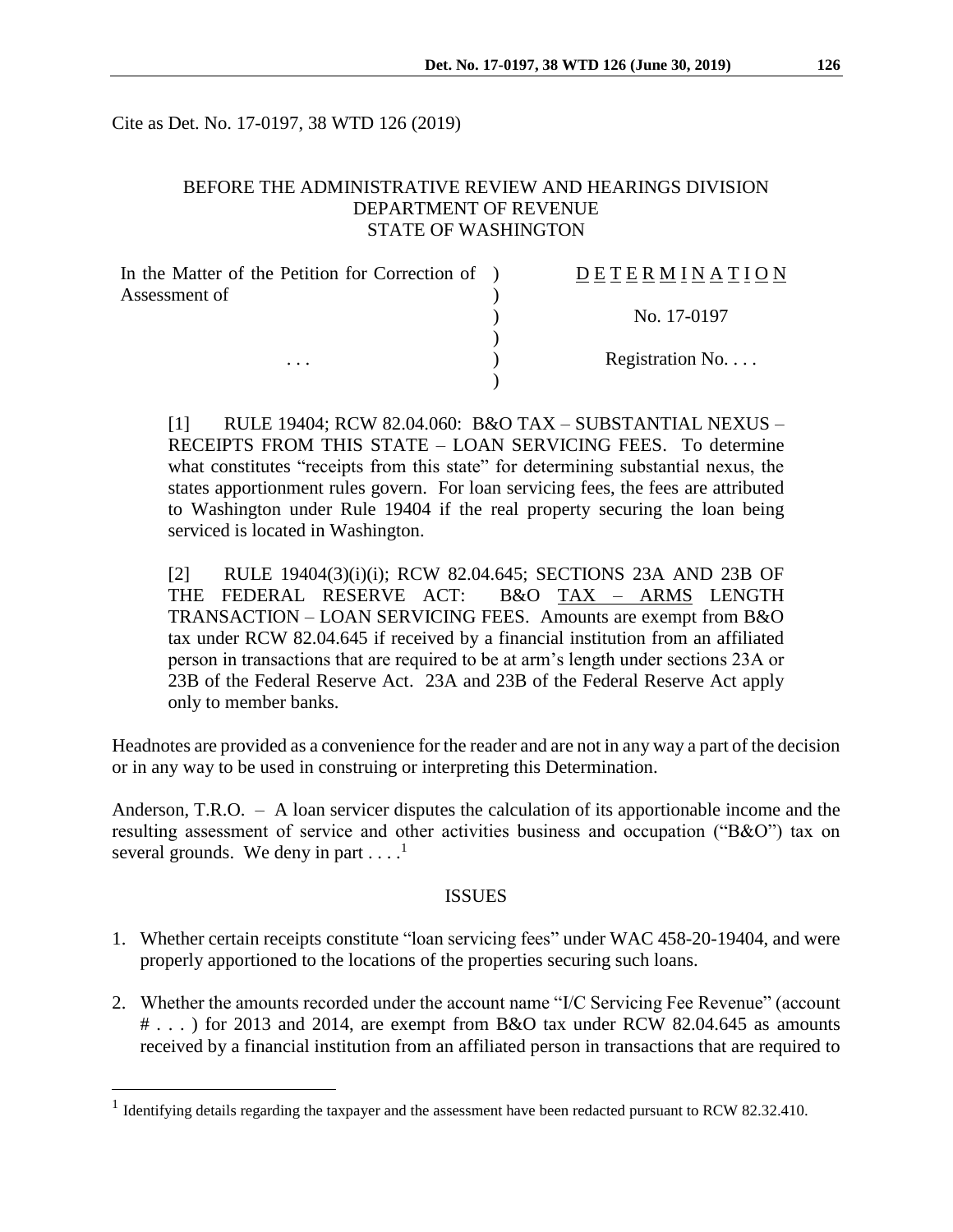be at arm's length under sections 23A or 23B of the Federal Reserve Act as existing on June 1, 2010.

## FINDINGS OF FACT

. . . ("Taxpayer") services mortgage loans for loan originators, government-sponsored entities (Fannie Mae, Ginnie Mae, Freddie Mac), and private trusts. It is licensed with the Washington State Department of Financial Institutions under Title 31 RCW and qualifies as a "financial institution" under WAC 458-20-19404. Taxpayer does business nationwide and has a license to service mortgage loans throughout the entire United States, the District of Columbia, and in two United States territories.

| <b>Account</b> # | <b>Fee Name</b>                                     | <b>Description</b>                                                                                                                                                                                                                                                                                                 | <b>Amount</b>        | Taxpayer's<br><b>Asserted</b><br><b>Apportionment</b><br><b>Method under</b><br><b>WAC 458-20-</b> |
|------------------|-----------------------------------------------------|--------------------------------------------------------------------------------------------------------------------------------------------------------------------------------------------------------------------------------------------------------------------------------------------------------------------|----------------------|----------------------------------------------------------------------------------------------------|
|                  |                                                     |                                                                                                                                                                                                                                                                                                                    |                      | 19404                                                                                              |
|                  | Late Charges<br>Residential                         | Charges to borrowers when<br>a scheduled payment is not<br>received<br>by the<br>due<br>date/within the<br>courtesy<br>period, defined<br>the<br>in<br>The<br>note.<br>mortgage<br>amounts of the late charges<br>are set by the terms of the<br>loans and can be a set<br>amount or percentage of<br>payment due. | $\mathsf{\$}\ldots$  | $(4)(j)$ Receipts<br>from services.                                                                |
| .                | Satisfaction<br>Fees                                | Charges to borrowers for<br>lien release and assignment<br>recording services, release<br>trustee<br>services,<br>14<br>day/bailee<br>note<br>review<br>endorsement<br>services, advance county<br>recording<br>fees<br>for<br>recordation<br>of releases.<br>assignments, and POA.                                | $\mathsf{\$} \ldots$ | $(4)(i)$ Receipts<br>from services.                                                                |
|                  | Satisfaction<br>Fees<br>Recovered<br>from Investors | Satisfaction fees recovered<br>from investors or owners of<br>loans.                                                                                                                                                                                                                                               | $\$\ldots$           | $(4)(i)$ Receipts<br>from services.                                                                |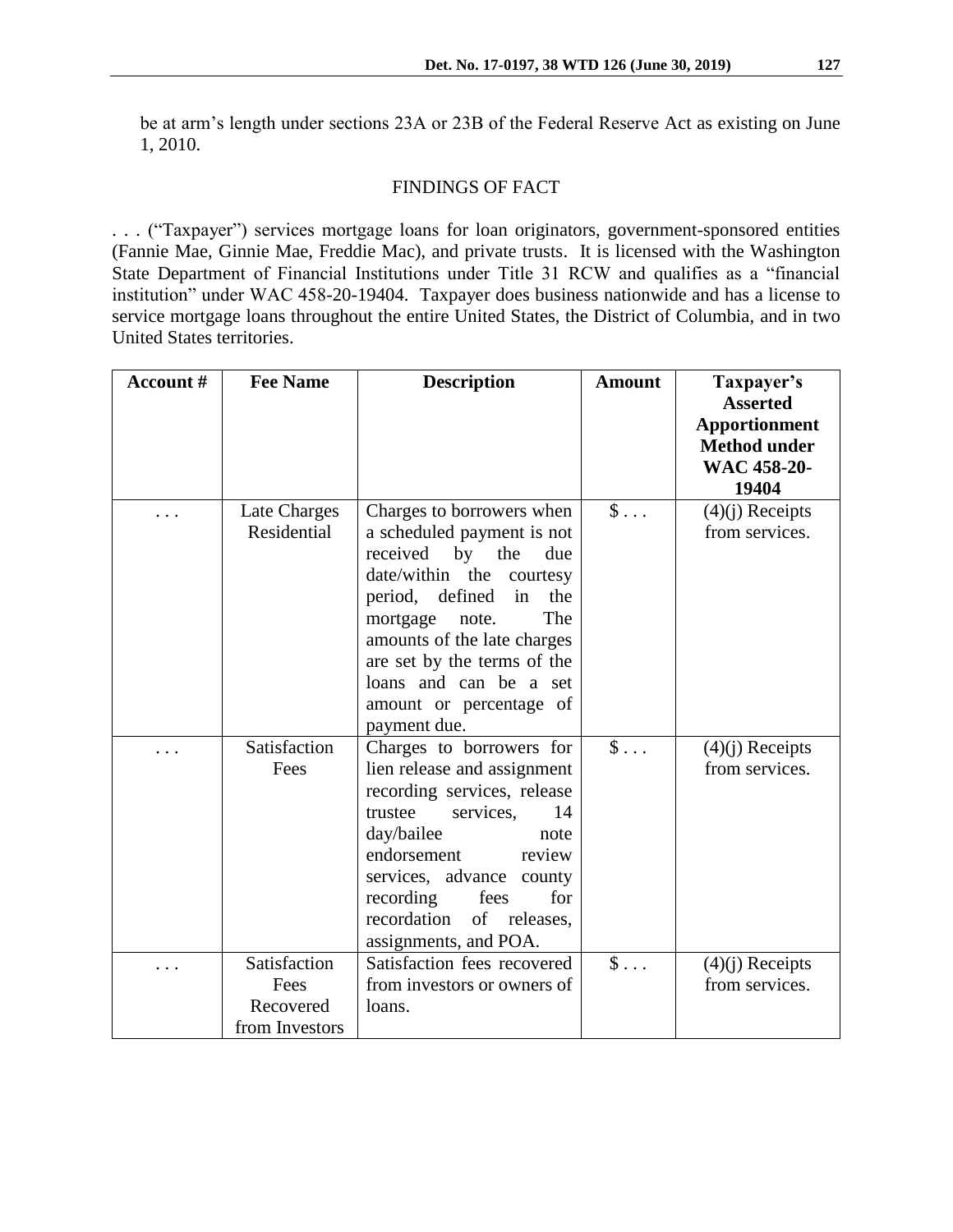|          | Subordination               | Charges to borrower for                           | $\overline{\$}$ | $(4)(j)$ Receipts                   |
|----------|-----------------------------|---------------------------------------------------|-----------------|-------------------------------------|
|          | Processing                  | 2 <sup>nd</sup><br>processing<br>$\rm{a}$<br>lien |                 | from services.                      |
|          | Fees                        | subordination request on a                        |                 |                                     |
|          |                             | loan.                                             |                 |                                     |
|          | <b>NSF</b> Fees             | Charges to borrower when                          | $\$\ldots$      | $(4)(j)$ Receipts                   |
|          |                             | a financial institution does                      |                 | from services.                      |
|          |                             | not honor a payment, e.g., a                      |                 |                                     |
|          |                             | check<br>from<br>closed<br>a                      |                 |                                     |
|          |                             | with<br>account<br><b>or</b><br>one               |                 |                                     |
|          |                             | inadequate funds.                                 |                 |                                     |
|          | Fee for Service             | Taxpayer states "Fee for                          | $\$\ldots$      | $(4)(j)$ Receipts                   |
|          | Income                      | Service<br>Income."                               |                 | from services.                      |
|          |                             | Additional<br>information                         |                 |                                     |
|          |                             | submitted in support of this                      |                 |                                     |
|          |                             | assertion<br>shows<br>several                     |                 |                                     |
|          |                             | journal entries for unknown                       |                 |                                     |
|          |                             | reasons.                                          |                 |                                     |
|          | <b>Disposition Fee</b>      | Fees earned on the sales of                       | $\$             | $(4)(j)$ Receipts                   |
|          | Income                      | commercial<br>real<br>estate                      |                 | from services.                      |
|          |                             | Taxpayer<br>sub-<br>where                         |                 |                                     |
|          |                             | services the loans.<br>The                        |                 |                                     |
|          |                             | "disposition fee" is a                            |                 |                                     |
|          |                             | percentage of the sale price                      |                 |                                     |
|          |                             | for Taxpayer's help in                            |                 |                                     |
|          |                             | facilitating the sale of the                      |                 |                                     |
|          |                             | property.                                         |                 |                                     |
|          | File Fees from              | Charges to borrowers or                           | $\$\ldots$      | $(4)(j)$ Receipts                   |
|          | Corrs $&$<br><b>Brokers</b> | brokers to set up loan                            |                 | from services.                      |
|          |                             | servicing.                                        |                 |                                     |
|          | Payoff Quote<br>Fees        | Charges to borrowers to                           | $\$\ldots$      | $(4)(j)$ Receipts<br>from services. |
|          |                             | calculate and provide<br><sub>a</sub>             |                 |                                     |
|          | Payoff Fax                  | payoff amount.                                    | $\$\ldots$      | $(4)(j)$ Receipts                   |
|          | Fees                        | Charges to borrowers to fax<br>a payoff quote.    |                 | from services.                      |
|          | Fee for                     | "Fee<br>for<br>Recovery                           | $\$             | $(4)(j)$ Receipts                   |
|          | Recovery                    | Services."                                        |                 | from services.                      |
|          | Services                    |                                                   |                 |                                     |
|          | Deboarding                  | $\overline{\phantom{0}}$                          | $\S \ldots$     | $(4)(i)$ Receipts                   |
| $\cdots$ | Fees                        |                                                   |                 | from services.                      |
|          | <b>HAMP</b>                 | See below.                                        | $\S \dots$      | $(4)(i)$ Receipts                   |
| $\cdots$ | <b>Incentive Fee</b>        |                                                   |                 | from services.                      |
|          | HAMP Fee -                  | See below.                                        | $\$\ldots$      | $(4)(i)$ Receipts                   |
|          | Current                     |                                                   |                 | from services.                      |
|          | <b>Borrower</b>             |                                                   |                 |                                     |
|          | HAMP Fee -                  | See below.                                        | $\$             | $(4)(j)$ Receipts                   |
| .        | Pay for Success             |                                                   |                 | from services.                      |
|          |                             |                                                   |                 |                                     |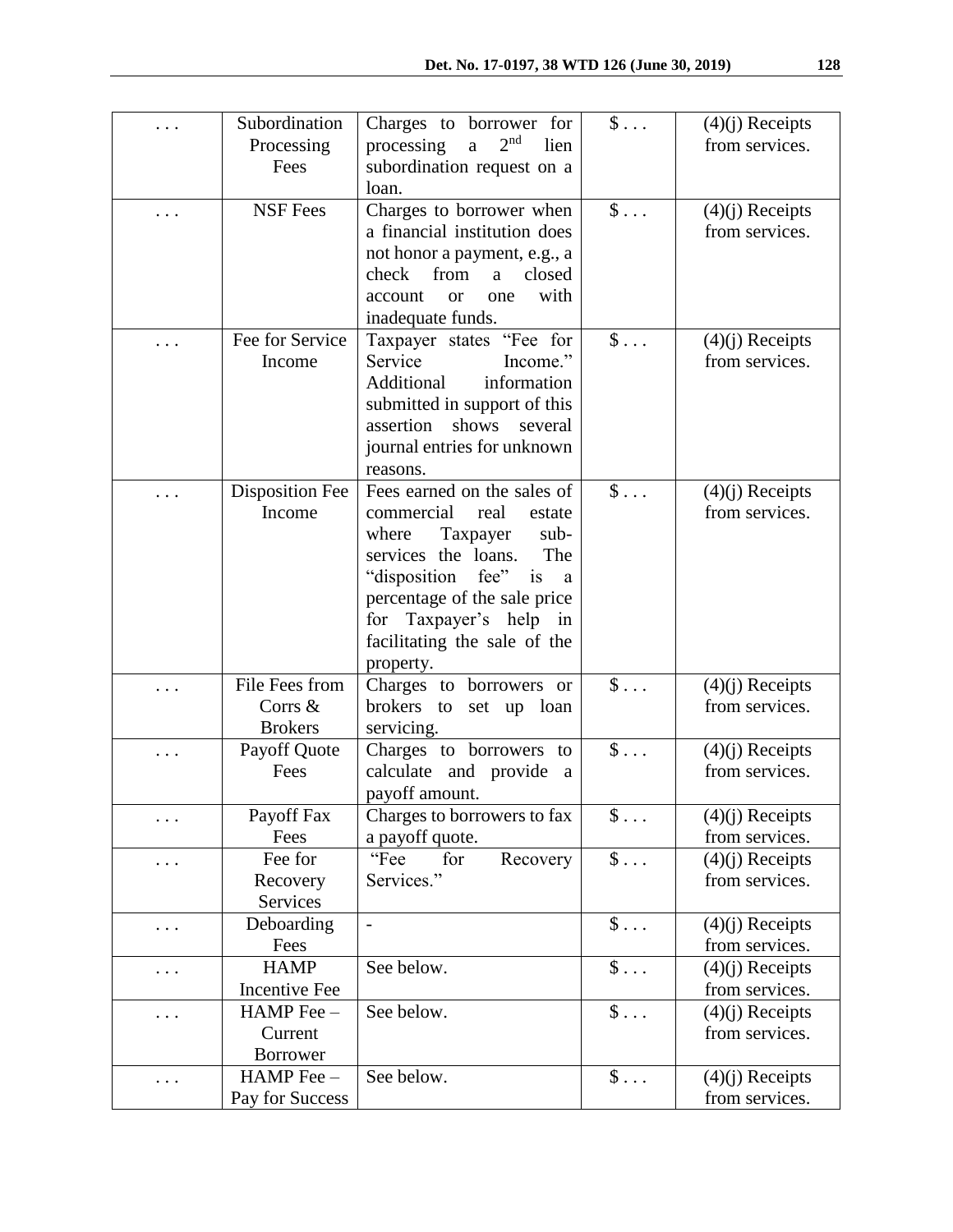| $\cdots$ | [Payment]     | See below.        | υ | $(4)(i)$ Receipts |
|----------|---------------|-------------------|---|-------------------|
|          | Solution Fees |                   |   | from services.    |
| $\ddots$ | REALRemit     | "REALRemit Fees." | υ | $(4)(i)$ Receipts |
|          | Fees          |                   |   | from services.    |

The Department's Audit Division ("Audit") reviewed Taxpayers books and records from January 1, 2011, to December 31, 2014 (the "Audit Period"). On October 29, 2015, Audit issued a \$ . . . assessment against Taxpayer; it is comprised of \$ . . . in service and other activities B&O tax, \$ . . . in delinquent penalty, \$ . . . in assessment penalty, and \$ . . . in interest. Taxpayer disputes a majority of the loan servicing fees portion of the assessment (\$ . . . in service and other activities B&O tax).

Audit determined that, during the Audit Period, Taxpayer received fees for servicing loans secured by real property, and apportioned such fees to Washington when the real property securing the loan was located in Washington. Audit calculated such apportionment using an apportionment percentage based on loan counts or unpaid principal balances.

Taxpayer disputes Audit's determination that it received "loan servicing fees" and the apportionment methodology. It points to guidance contained in loan servicing handbooks published by Fannie Mae and Ginnie Mae and regulations published by the Federal Bureau of Consumer Financial Protection that conclude a loan servicing fee is typically a constant rate assessed on the unpaid mortgage balance, paid by the owner of the loan, from the interest portion. "Fannie Mae Servicing Guide" published October 14, 2015, A2-3-02: Servicing Fees for Portfolio and MBS Mortgage Loans; "Ginnie Mae Mortgage-Backed Securities Guide Handbook, 5500.3 Rev. 1, Chapter 6-3: Fees Received By The Issuer;" 12 C.F.R. Part 1026 [Docket No. CFPB-2012- 0033] RIN 3170-AA14, Mortgage Servicing Rules under the Truth in Lending Act (Regulation Z).

In general, Taxpayer asserts that the disputed fees are ancillary fees for services, and not loan servicing fees. Dozens of different fees comprise the loan servicing fees portion of the assessment. In many cases, Taxpayer raises objections specific to each type [of fee]. The following are charts of the disputed loan servicing fees (apportioned by loan count and loan unpaid principal balance), that list the account number, name, description, pre-apportionment amount, and Taxpayer's asserted method of apportionment.

## **Disputed Loan Servicing Fees Apportioned by Loan Count**

## *HAMP Fees ( . . . )*

HAMP is an acronym for "Home Affordable Modification Program." In 2009, the United States Department of the Treasury and the United States Department of Housing and Urban Development developed a program to mitigate the home foreclosure crisis that followed the start of the Great Recession in 2008. Fannie Mae administered the program and provided financial incentives for lenders and loan servicers to adopt federally-designed, default management and loan modification processes, to lower monthly mortgage payments, defaults, and foreclosures. Taxpayer was required to participate, because it serviced loans owned or guaranteed by Fannie Mae and Freddie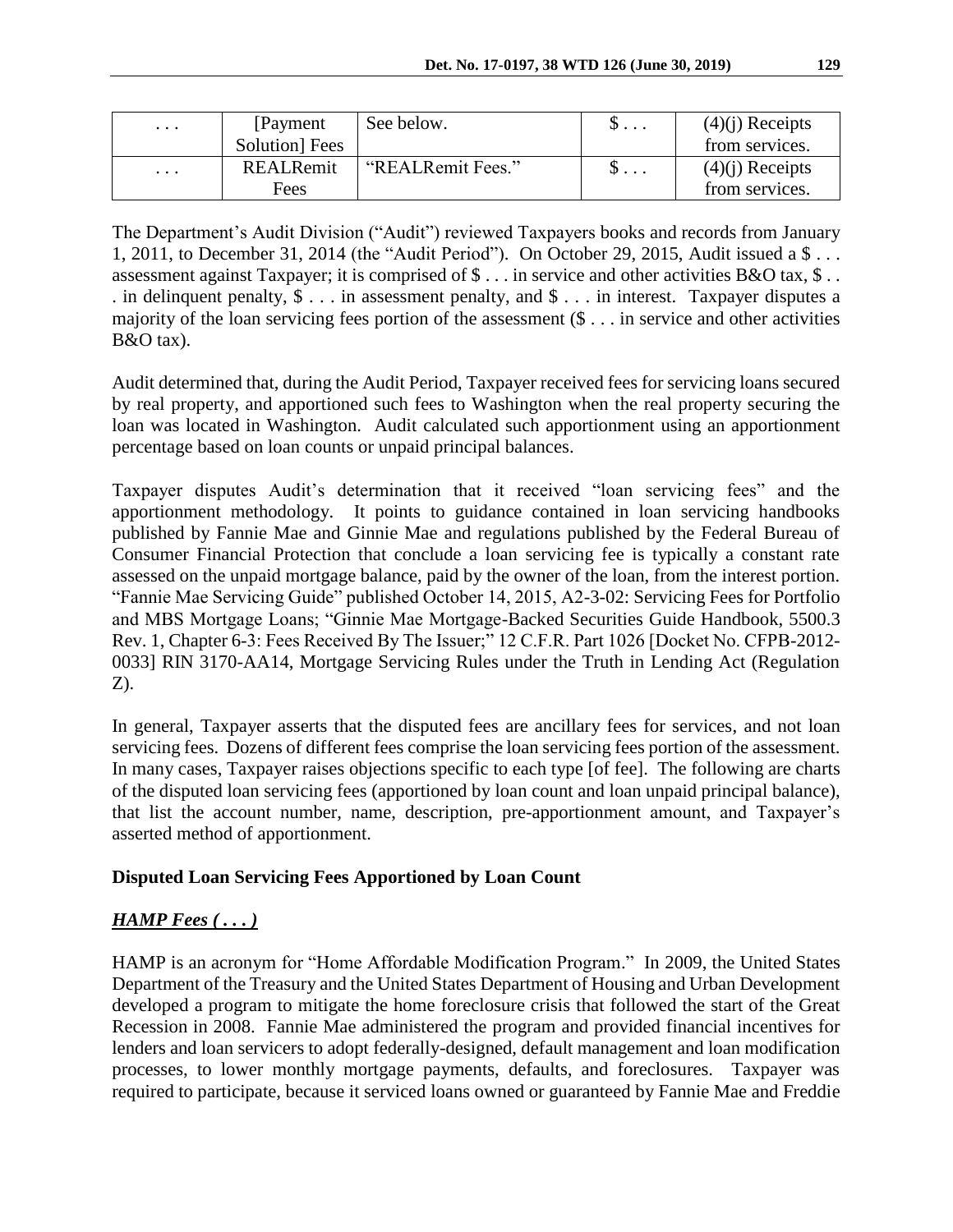Mac and entered into a servicing agreement with Fannie Mae that governed the terms of its participation in the HAMP program.

An eligible borrower, with a documented hardship, could apply for a HAMP modification (to interest rate or other terms) that served to reduce the borrower's monthly payment as a percentage of the borrower's monthly income. If the borrower was eligible for a HAMP modification, the borrower and loan servicer would modify the loan for a three-month trial period. Should the borrower make all trial period payments on time, the HAMP modification became permanent. HAMP prohibits loan servicers from charging borrowers a fee to modify the terms of the loan and restricts the amount of delinquency fees that loan servicers may charge and capitalize as part of the modification.

Taxpayer, as a participating loan servicer, agreed to review every request for HAMP modification consideration from potentially eligible borrowers and not proceed with foreclosure sales on HAMP eligible loans until it evaluated the borrowers for a HAMP modification. Taxpayer also agreed to provide clear and frequent communications to borrowers about the modification process, attain certain financial targets on the loan modification, and make regular reports to Fannie Mae. In turn, Fannie Mae paid Taxpayer the following amounts:

- (1) *HAMP Incentive Fee ( . . . )*: A one-time payment made in the first month of permanent HAMP modification of a loan. The payment amount is dependent upon the type of entity that owns the loan, the borrower's status when the trial period (for the HAMP modification) begins, and the month in which the trial period [began].
- (2) *HAMP Fee - Current Borrower ( . . . )*: A one-time payment made when a borrower successfully completes the trial period and that borrower was current on loan payments when the trial period began.
- (3) *HAMP Fee Pay for Success ( . . . )*: An annual payment, for up to three years, made when a HAMP modification reduced a borrower's monthly housing costs by at least 6% and the borrower remains in good standing while making the HAMP modified payment amount.

Borrowers also receive a financial incentive for participating in HAMP. For the first five years, a borrower in good standing may receive up to \$1,000, annually, towards the balance of the loan at the end of the year, and in the sixth year, the borrower may receive a one-time balance reduction of \$5,000.

Taxpayer asserts that the HAMP incentive payments reward the servicer for creating new internal default management and loan modification systems and are not loan servicing fees because they are predicated on an entirely separate contractual agreement (the HAMP servicing agreement), received from the Federal government, and serve a fundamentally different purpose.

## *[Payment Solution] Fees ( . . . )*

Taxpayer partnered with . . . to offer borrowers "[Payment Solution]," an automated ACH bank account withdrawal payment option. Borrowers make [Payment Solution] payments online or via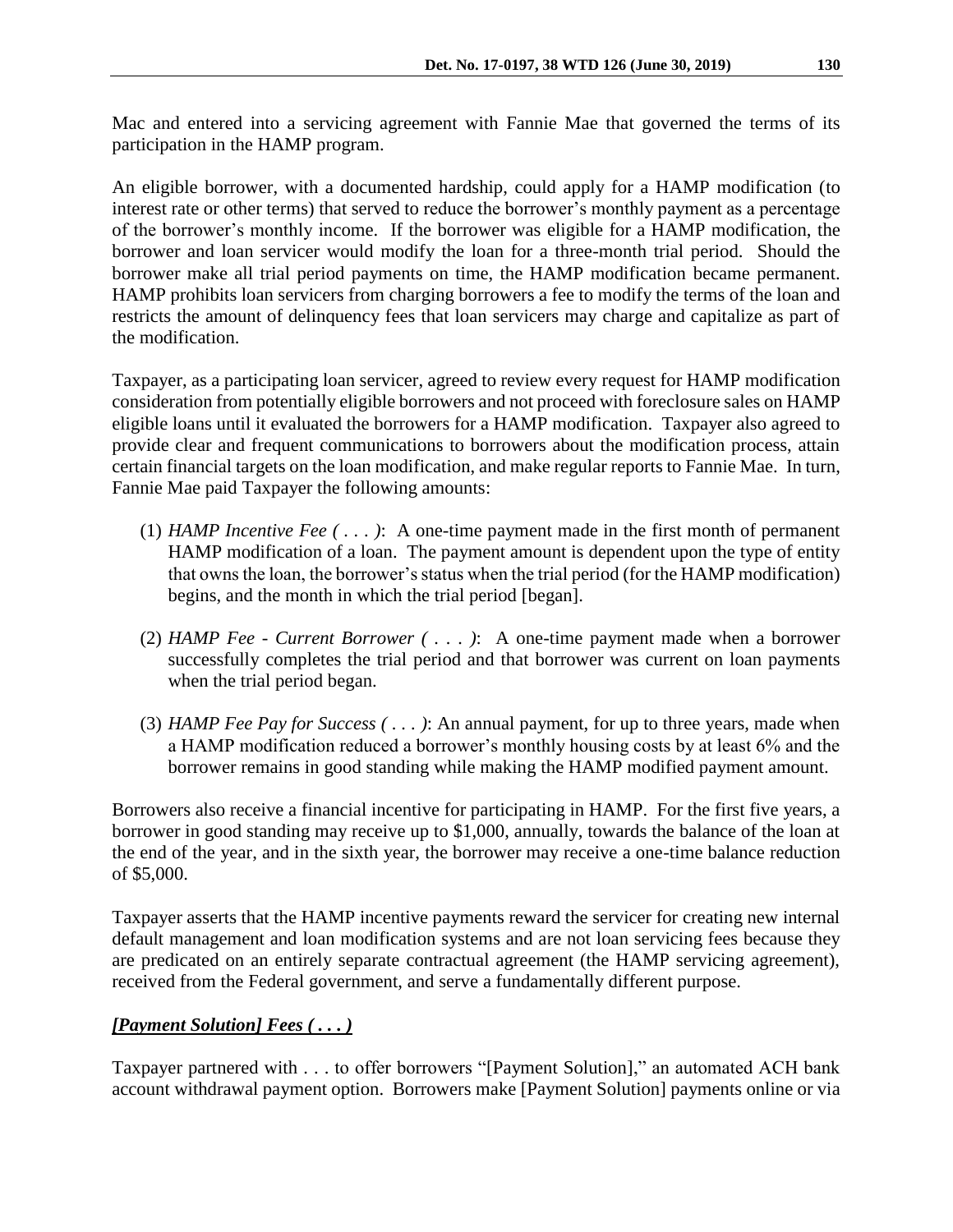telephone to avoid the delay of sending payment through the mail. . . . processes and settles all [Payment Solution] payments and then transfers such payments to Taxpayer.

. . . charges borrowers a separate processing fee for making a payment using [Payment Solution]. Taxpayer receives a portion of the separate [Payment Solution] processing fee; these are the amounts at issue.

Taxpayer states that the [Payment Solution] fees are incentives or commissions for marketing and referring borrowers to make payments using [Payment Solution]. Taxpayer asserts that such amounts should not be considered a loan servicing fee because the amounts are not connected to any contract or exchange between the loan owner and Taxpayer and received in exchange for providing separate stand-alone marketing and referral services.

| Account # | <b>Fee Name</b>                                                 | <b>Description</b>                                                                      | <b>Total</b><br><b>Amount (for</b><br>entire Audit<br>Period) | Taxpayer's<br><b>Asserted</b><br><b>Apportionment</b><br><b>Method under</b><br><b>WAC 458-20-</b><br>19404 |
|-----------|-----------------------------------------------------------------|-----------------------------------------------------------------------------------------|---------------------------------------------------------------|-------------------------------------------------------------------------------------------------------------|
| .         | Interest Inc. $-$<br>Advance<br>Facility                        | "Interest<br>advance<br>on<br>facility."                                                | $\$\ldots$                                                    | (4)(c)<br>Interest<br>from loans not<br>secured by real<br>property.                                        |
|           | Gain on Sale<br>of LIHTC                                        | Gain on sale of low income<br>housing tax credit.                                       | $\$\ldots$                                                    | Excluded<br>(3)(i)(iii)<br>under<br>annual<br>net<br>gain/(loss)<br>calculation.                            |
| .         | Resolution<br>Discount<br>Income                                | "Resolution<br>Discount<br>Income."                                                     | $\S \ldots$                                                   | $(4)(j)$ Receipts<br>from services.                                                                         |
| .         | Gain / (Loss)<br>Sale<br>of<br>on<br><b>GNMA</b><br>Repurchases | Gain/loss on sale of GNMA<br>loans that are repurchased<br>and modified before selling. | $\mathsf{\$}\ldots$                                           | $(4)(d)$ Net gains<br>from the sales of<br>loans.                                                           |
|           | Other Income                                                    | income<br>"Other<br>from<br>miscellaneous<br>service<br>activities."                    | $\S \dots$                                                    | (4)(j)<br>Receipts<br>from services.                                                                        |
| .         | Commission<br>Income                                            | Referral commissions from<br>for<br>real<br>brokers<br>estate<br>owned properties sold. | $\$\ldots$                                                    | $(4)(j)$ Receipts<br>from services.                                                                         |
| .         | Gain/(loss) on<br>Sale of Loans                                 | of<br>Gain/loss<br>sale<br>on<br>mortgage loans.                                        | $\hat{\mathbb{S}}$                                            | $(4)(d)$ Net gains<br>from the sales of<br>loans.                                                           |

# **Disputed Loan Servicing Fees Apportioned by Loans' Unpaid Principal Balances**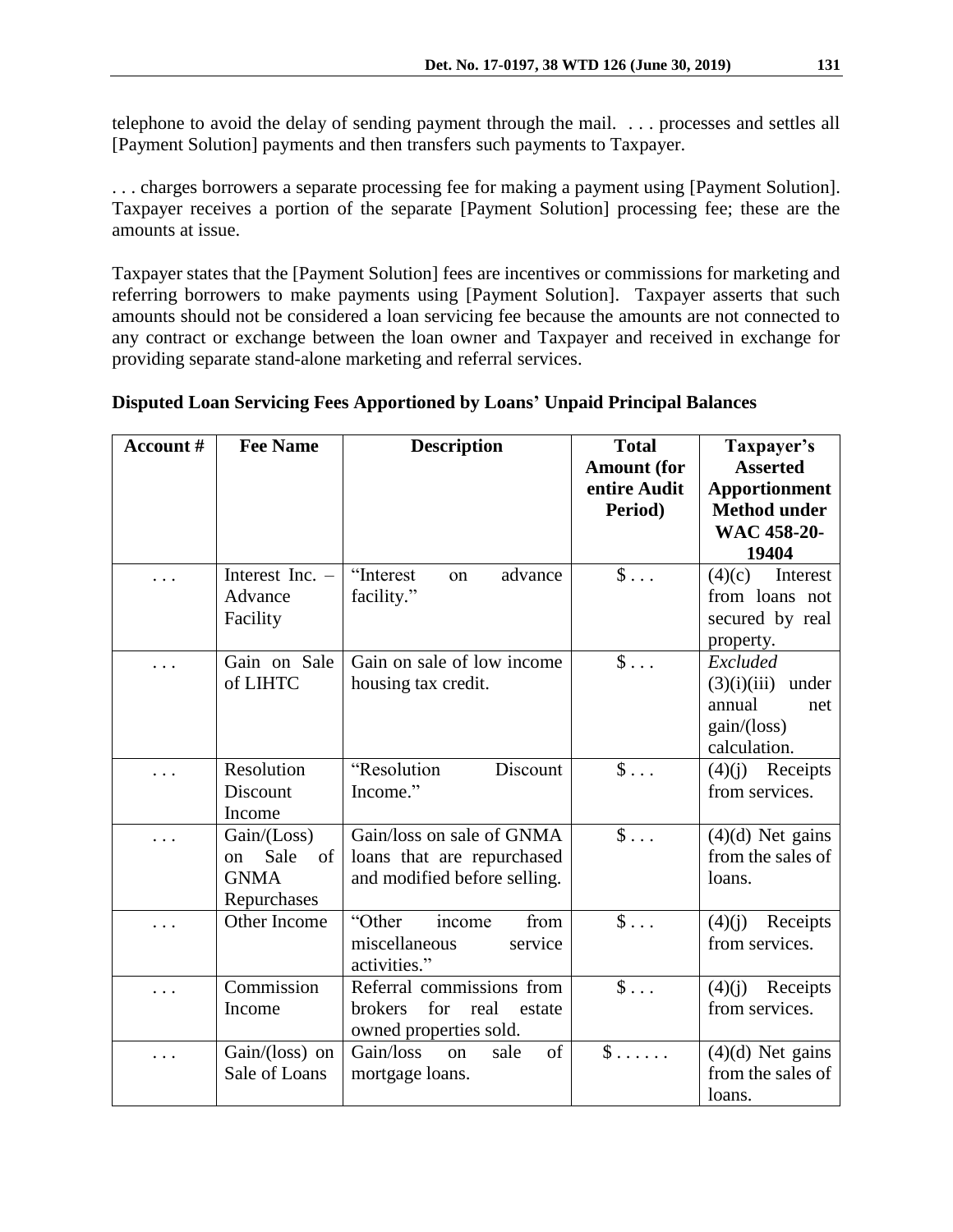| . | Misc.                | Solution]<br>[Payment]        | $\overline{\$}\dots$ | Receipts<br>(4)(j)   |
|---|----------------------|-------------------------------|----------------------|----------------------|
|   | Servicing Fee        | commissions<br>(detailed      |                      | from services.       |
|   | Income               | above).                       |                      |                      |
|   | Fee Income -         | "Fee<br>Income<br>from        | $\$\ldots$           | (4)(j)<br>Receipts   |
|   | from                 | Syndicated Projects."         |                      | from services.       |
|   | Syndicated           |                               |                      |                      |
|   | Projects             |                               |                      |                      |
|   | Interest             | Interest<br>income<br>from    | $\$\ldots$           | $(4)(k)$ Receipts    |
|   | Income               | [banks] on borrower escrow    |                      | from investment      |
|   | P&I/T&I              | accounts that hold property   |                      | assets<br>and        |
|   | \$Held<br>At         | and<br>homeowners<br>taxes    |                      | activities<br>and    |
|   | Other                | insurance prior to payment.   |                      | trading<br>assets    |
|   |                      |                               |                      | and activities.      |
|   | Serv<br>Special      | "Special Serv Fee - Phase     | $\$\ldots$           | $(4)(j)$ Receipts    |
|   | Fee - Phase          | I&II."                        |                      | from services.       |
|   | I&II                 |                               |                      |                      |
|   | Bankruptcy           | "Bankruptcy Interest Fees."   | $\$\ldots$           | (4)(j)<br>Receipts   |
|   | <b>Interest Fees</b> |                               |                      | from services.       |
|   | Other Fees -         | Loan setup fees, deboarding   | $\$\ldots$           | (4)(j)<br>Receipts   |
|   | Servicing            | fees,<br>liquidation<br>fees, |                      | from services.       |
|   |                      | residual<br>interest,<br>and  |                      |                      |
|   |                      | miscellaneous fees related    |                      |                      |
|   |                      | [LLC] borrowers<br>that<br>to |                      |                      |
|   |                      | Taxpayer services.            |                      |                      |
|   | Service<br>Fee       | fee<br>Additional<br>service  | $\mathbb{S}$         | (4)(j)<br>Receipts   |
|   | Adjustments          | charges from borrowers due    |                      | from services.       |
|   |                      | to interest rate and date     |                      |                      |
|   |                      | from<br>changes<br>loan       |                      |                      |
|   |                      | modifications.                |                      |                      |
|   | A/H/L<br>MIC/        | "MIC J A/H/L Insurance        | $\$                  | (4)(j)<br>Receipts   |
|   | <b>Insurance Fee</b> | Fee."                         |                      | from services.       |
| . | Miscellaneous        | "Miscellaneous income."       | $\$                  | $(4)(j)$ Receipts    |
|   | Other                |                               |                      | from services.       |
|   | Revenue              |                               |                      |                      |
|   | I/C Loss<br>on       | Loss on sale of servicing     | $(\$)$               | Excluded             |
|   | Sale<br>of           | advance rights to affiliated  |                      | (3)(i)(iii)<br>under |
|   | Advances             | entity.                       |                      | annual<br>net        |
|   |                      |                               |                      | gain/(loss)          |
|   |                      |                               |                      | calculation.         |
| . | Gain on debt         | Sales of mortgage servicing   | $\$                  | Excluded             |
|   | repurchases          | rights to third party.        |                      | (3)(i)(iii)<br>under |
|   |                      |                               |                      | annual<br>net        |
|   |                      |                               |                      | gain/(loss)          |
|   |                      |                               |                      | calculation.         |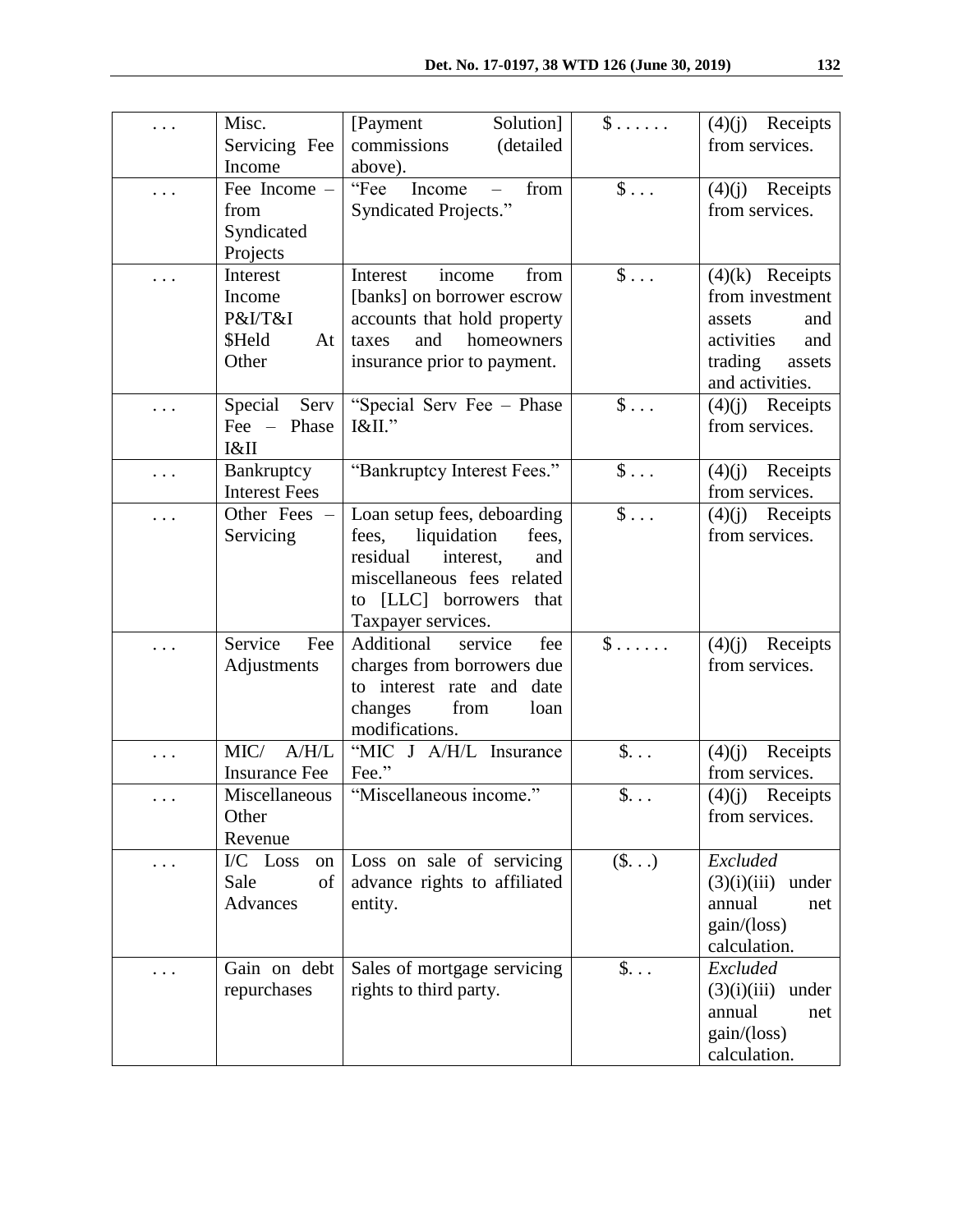#### Affiliate Payments

 $\overline{a}$ 

Taxpayer asserts that the 2013 and 2014 amounts (recorded below) are affiliate payments exempt from taxation under RCW 82.04.645.

| <b>Account</b> # | <b>Fee Name</b> | <b>2011</b> | 2012 | 2013 | 2014                     |
|------------------|-----------------|-------------|------|------|--------------------------|
| $\cdots$         | I/C Servicing   | ν           | υ    | ψ    | $\cup \cdot \cdot \cdot$ |
|                  | Fee Revenue     |             |      |      |                          |

. . . ("[Mortgage Servicing]") owns Taxpayer, and . . . ("[Financial Corp]") owns [Mortgage Servicing] and . . . ("[Mortgage Solution]").

In 2013, Taxpayer entered into two "Subservicing Agreements" with [Mortgage Solution] whereby Taxpayer agreed to service certain residential mortgage loans on behalf of [Mortgage Solution] in exchange for a percentage (90% for one such agreement and 40% for the other) of [Mortgage Solution's] servicing fees on such residential mortgage loans. Taxpayer retains the agreed percentage of [Mortgage Solution's] servicing fees and forwards remaining percentage on to [Mortgage Solution]. Taxpayer states that it records the subservicing fees at arm's length in accordance with GAAP requirements governing the specific type of subservicing arrangements.

#### ANALYSIS

"There is levied and collected from every person that has a substantial nexus with this state [Washington] a tax for the act or privilege of engaging in business activities." RCW 82.04.220.<sup>2</sup> This is the business and occupation tax ("B&O" as defined above), and it is measured by applying particular rates against the value of the products, gross proceeds of sales, or gross income of the business as the case may be. *Id.*

Persons engaging in business activities not otherwise classified in Chapter 82.04 RCW are subject to the service and other activities B&O tax measured by the gross income or gross proceeds of sales of the business. RCW 82.04.290(2)(a). Here, Taxpayer engages in loan servicing, and this business activity is not otherwise classified in Chapter 82.04 RCW, so Audit assessed service and other activities B&O tax. Taxpayer does not dispute this tax classification but does dispute the amount of its gross income of the business, subject to tax.

RCW 82.04.080 defines "gross income of the business" broadly and reads as follows:

(1) "Gross income of the business" means the value proceeding or accruing by reason of the transaction of the business engaged in and includes gross proceeds of sales, compensation for the rendition of services, gains realized from trading in stocks, bonds, or other evidences of indebtedness, interest, discount, rents,

<sup>2</sup> RCW 82.04.030 defines "person" to include corporations, limited liability companies, associations, and any group individuals acting as a unit, whether nonprofit, or otherwise. "Engaging in business" in Washington means "commencing, conducting, or continuing in business." RCW 82.04.150. "Business" is defined as including "all activities engaged in with the object of gain, benefit, or advantage to the taxpayer or another person . . . ." RCW 82.04.140.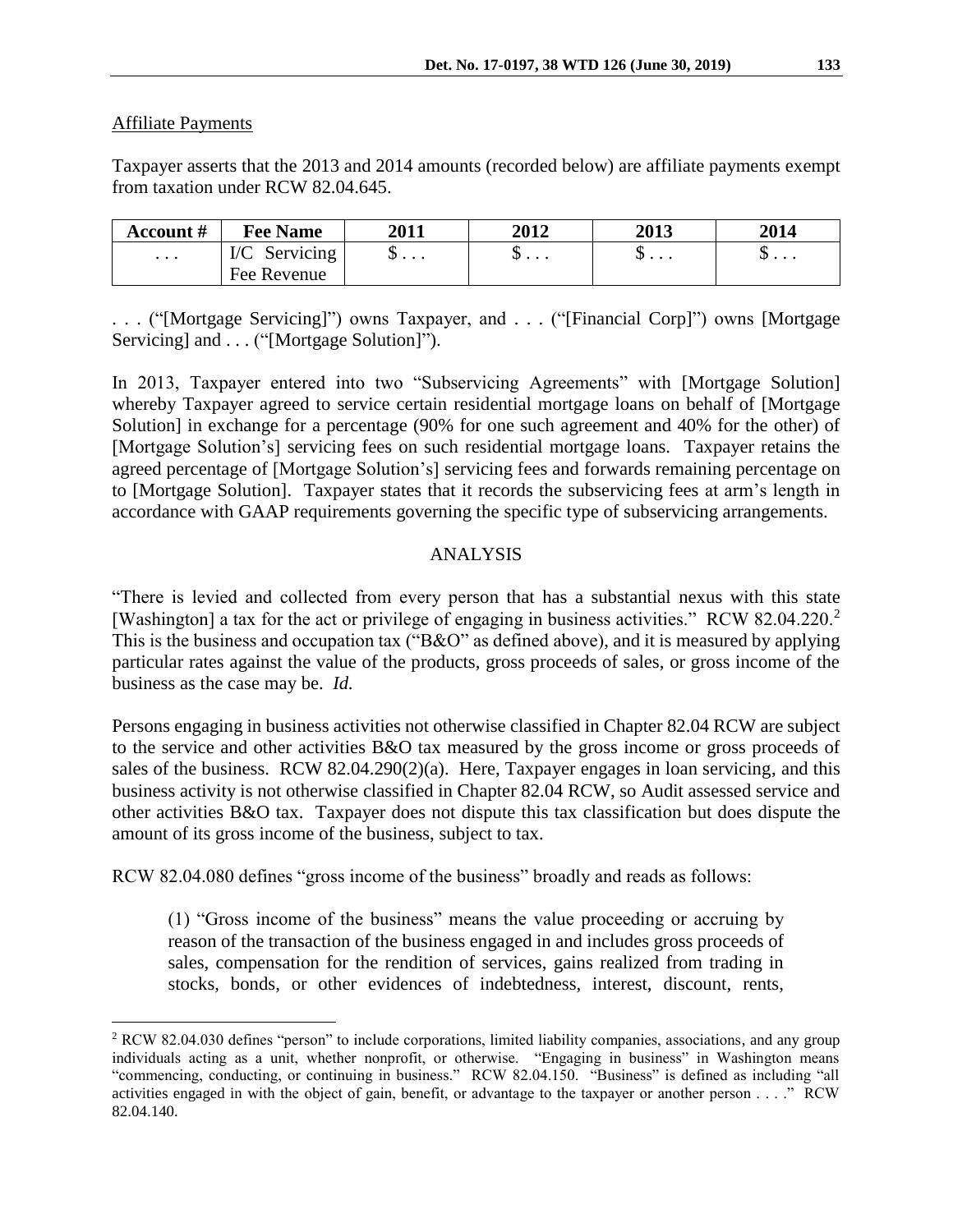royalties, fees, commissions, dividends, and other emoluments however designated all without deduction on account of the cost of tangible property sold, the cost of materials used, labor costs, interest, discount, delivery costs, taxes, or any other expense whatsoever paid or accrued and without any deduction on account of losses.

"Gross income of the business" includes "apportionable income." RCW 82.04.460(1). "Apportionable income" is gross income of the business generated from engaging in apportionable activities inside and outside of Washington, and "apportionable activities" include those business activities taxed under the service and other activities  $B&O$  tax classification. 82.04.460(4)(a)(vi). Because Taxpayer engages in business activities taxed under the service and other activities B&O tax classification inside and outside of Washington, it engages in apportionable activities and has apportionable income. Taxpayer disputes the amount of apportionable income included it its gross income of the business during the Audit Period and the resulting assessment [of] service and other activities B&O tax.

#### WAC 458-20-19404

 $\overline{a}$ 

WAC 458-20-19404 is the Department's rule that provides the method for apportioning the apportionable income of financial institutions. RCW 82.04.460(2), WAC 458-20-19404.<sup>3</sup> It states that a financial institution determines the amount of apportionable income that it must report in Washington by multiplying total (worldwide) apportionable income by the "apportionment percentage." WAC 458-20-19404(2)(b). The taxpayer's "receipts factor" determines the apportionment percentage. *Id.*

WAC 458-20-19404(4) explains how to calculate the "receipts factor." In general:

The receipts factor is a fraction, the numerator of which is the apportionable income of the taxpayer in this state during the taxable period and the denominator of which is the apportionable income of the taxpayer inside and outside this state during the taxable period. The method of calculating receipts for purposes of the denominator is the same as the method used in determining receipts for purposes of the numerator.

WAC 458-20-19404(4)(a). WAC 458-20-19404(4) then applies this general formula and specifically explains how to calculate the receipts factors for the following types of income, common to financial institutions: Interest from loans secured by real property; interest from loans not secured by real property; net gains from the sale of loans; receipts from credit card receivables; net gains from the sale of credit card receivables; credit card issuer's reimbursement fees; receipts from merchant discount; loan servicing fees; receipts from services; and receipts from investment assets and activities and trading assets and activities. WAC 458-20-19404(4)(b)-(k).

<sup>3</sup> [The present version of WAC 458-20-19404 applies only to periods beginning January 1, 2016. WAC 458-20- 19404A is the current rule that addresses how gross income must be apportioned for financial institutions during the period of June 1, 2010, to December 31, 2015.]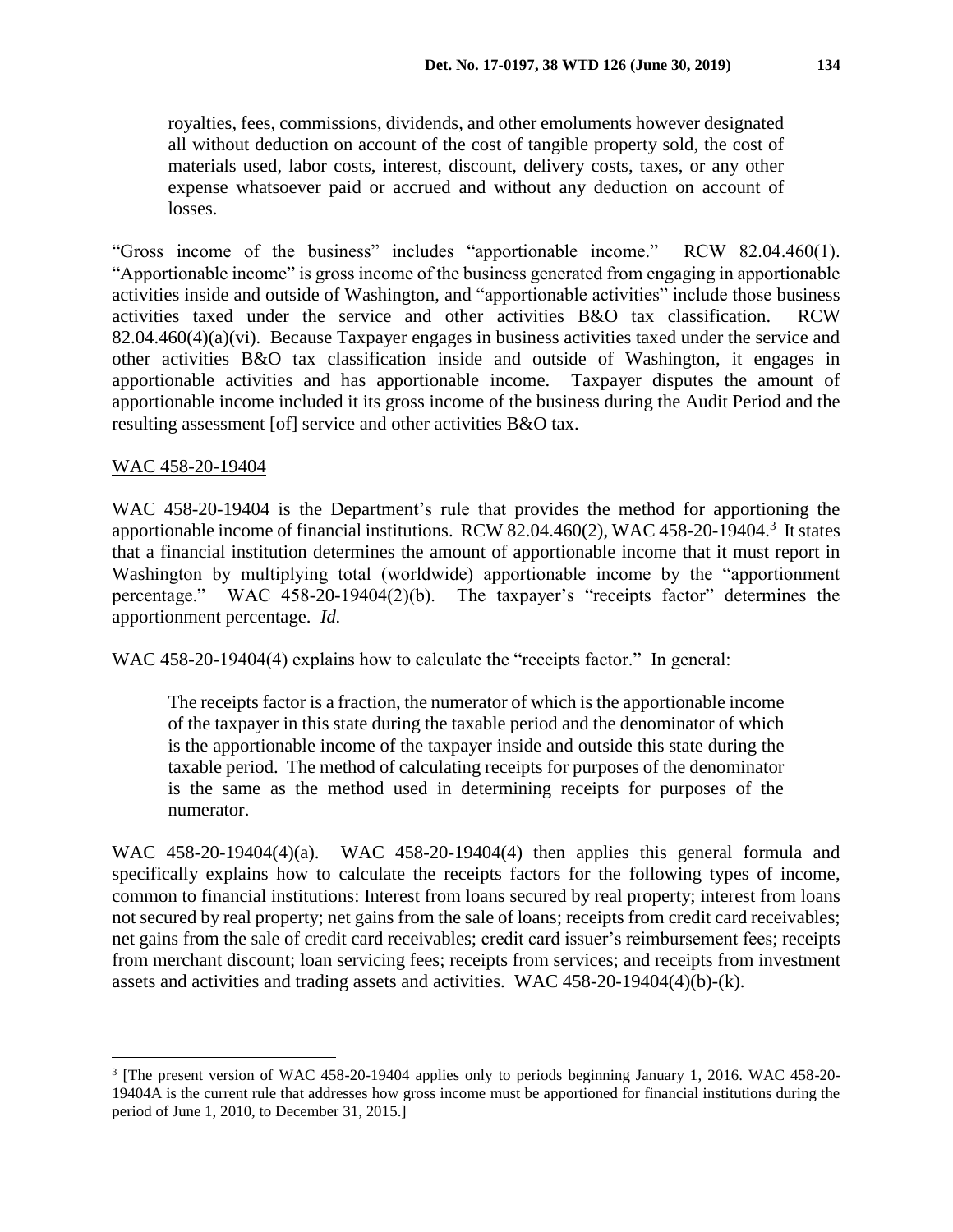Taxpayer disputes Audit's apportionment of several fees as loan servicing fees and challenges Audit's determination that the fees are loan servicing fees. Taxpayer asserts that such fees are other types of income, properly apportioned under different subsections of WAC 458-20-19404(4). The following chart summarizes the differences between relevant receipts factors (those calculated by Audit and those Taxpayer asserts we should substitute for Audit's apportionment method)[, as set forth under WAC 458-20-19404(4)].

| Item of Income                  | Numerator                       | Denominator                    |
|---------------------------------|---------------------------------|--------------------------------|
| (b) Interest from loans secured | Interest and fees or penalties  | Interest and fees or penalties |
| by real property                | in the nature of interest from  | in the nature of interest from |
|                                 | loans secured by WA real        | loans secured by all real      |
|                                 | property.                       | property.                      |
| (c) Interest from loans not     | Interest and fees or penalties  | Interest and fees or penalties |
| secured by real property.       | in the nature of interest from  | in the nature of interest from |
|                                 | loans not secured by real       | all loans not secured by real  |
|                                 | where<br>property<br>borrower   | property.                      |
|                                 | located in WA.                  |                                |
| (d) Net gains from the sale of  | Washington net gains from the   | Net gains from the sale of     |
| loans.                          | sale of loans, calculated by    | loans (both, secured and not   |
|                                 | multiplying all net gains from  | secured by real property).     |
|                                 | the sale loans by either the    |                                |
|                                 | receipts factor for, interest   |                                |
|                                 | from loans secured by real      |                                |
|                                 | property (subsection b) or      |                                |
|                                 | interest from loans not secured |                                |
|                                 | by real property (subsection    |                                |
|                                 | c).                             |                                |
| (i) Loan servicing fees.        | If Taxpayer is servicing its    | All loan servicing fees.       |
|                                 | own loans: Washington loan      |                                |
|                                 | servicing fees, calculated by   |                                |
|                                 | multiplying all loan servicing  |                                |
|                                 | fees by either the receipts     |                                |
|                                 | factor for, interest from loans |                                |
|                                 | secured by real<br>property     |                                |
|                                 | (subsection b) or interest from |                                |
|                                 | loans not secured by real       |                                |
|                                 | property (subsection c).        |                                |
|                                 | If Taxpayer is servicing the    |                                |
|                                 | loans of another: Loans         |                                |
|                                 | servicing fees of such loans    |                                |
|                                 | where the borrower is located   |                                |
|                                 | in Washington.                  |                                |
| (j) Receipts from services.     | Receipts from services not      | All receipts for services.     |
|                                 | otherwise apportioned if the    |                                |
|                                 | service is performed if WA.     |                                |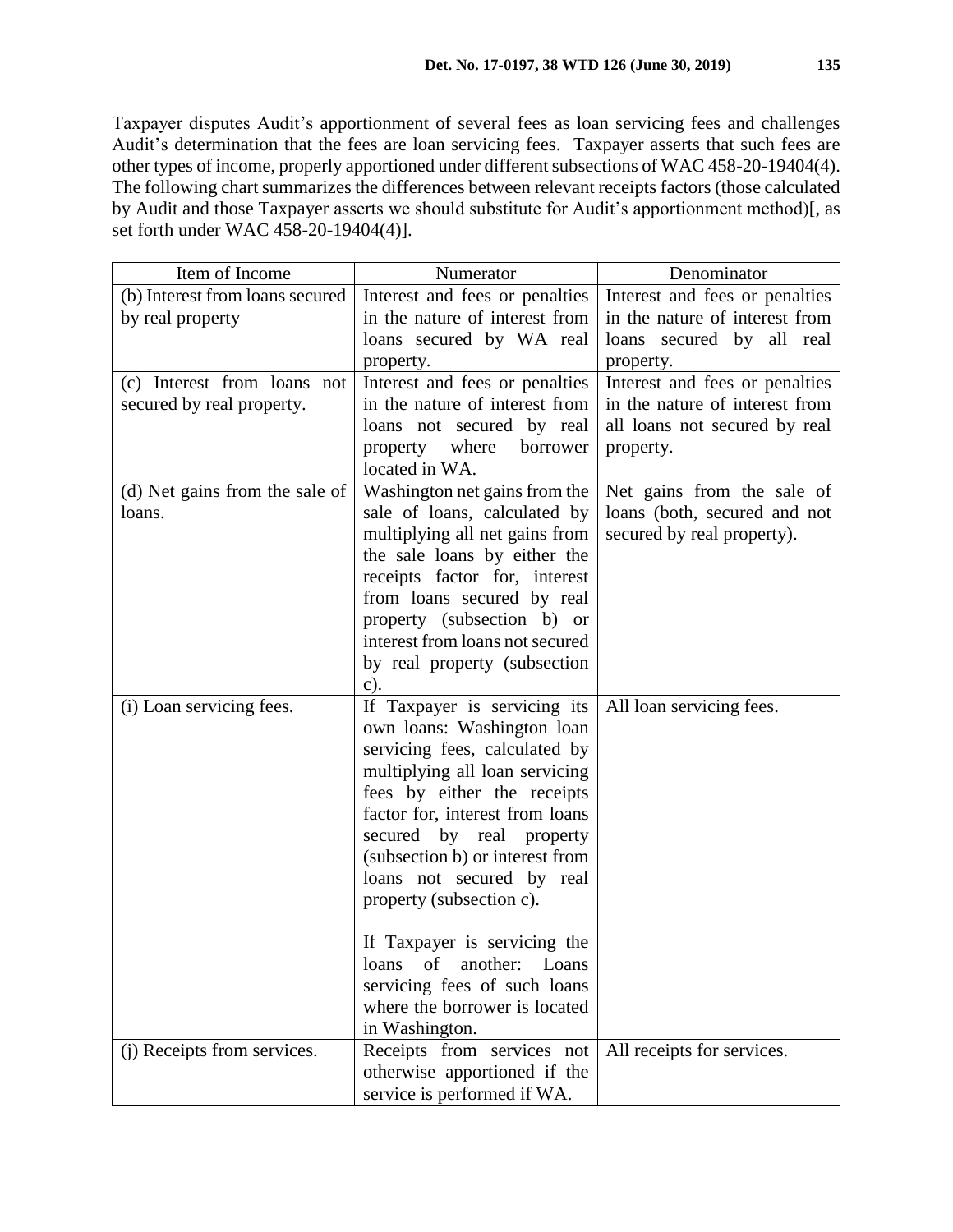We must first determine whether the fees at issue constitute loan servicing fees. If we conclude they do, then our inquiry ends and we sustain Audit's apportionment method using the loan servicing fees receipt factor. If we conclude the fees at issue are not loan servicing fees, then we must categorize the income into one of the other types of income listed in WAC 458-20-19404(4) to determine the proper receipt factor and apportionment.

### Loan Servicing Fees

Neither WAC 458-20-19404 nor Title 82 RCW define "loan servicing fees." However, Chapter 31.04 RCW titled "Consumer Loan Act" defines "Service or servicing a loan" to mean:

[O]n behalf of the lender or investor of a residential mortgage loan: (a) Collecting or receiving payments on existing obligations due; (b) collecting fees due to the servicer; (c) working with the borrower and the licensed lender or servicer to collect data and make decisions necessary to modify certain terms of those obligations either temporarily or permanently; (d) otherwise finalizing collection through the foreclosure process; or (e) servicing a reverse mortgage loan.

RCW 31.04.015(28); *see also* RCW 31.04.025(1) ("Each loan made to a resident of this state by a licensee, or persons subject to this chapter, is subject to the authority and restrictions of this chapter.").

The Financial Accounting Standards Board ("FASB") has published accounting and reporting standards for the servicing of financial assets and liabilities. FASB ASC 860-50 states, in pertinent part, as follows:

Servicing of mortgage loans, credit card receivables, or other financial assets commonly includes but is not limited to the following activities:

- a. Collecting principal, interest, and escrow payments from borrowers
- b. Paying taxes and insurance from escrowed funds
- c. Monitoring delinquencies
- d. Executing foreclosure if necessary
- e. Temporarily investing funds pending distribution
- f. Remitting fees to guarantors, trustees, and others providing services
- g. Accounting for and remitting principal and interest payments to the holders
- of beneficial interests or participating interests in the financial assets

A servicer of financial assets commonly receives the following benefits of servicing:

- a. Revenues from contractually specified servicing fees
- b. A portion of the interest from the financial assets
- c. Late charges
- d. Other ancillary sources, including float.

A servicer is entitled to receive all of those benefits of servicing only if it perform the servicing and incurs the costs of servicing the financial assets.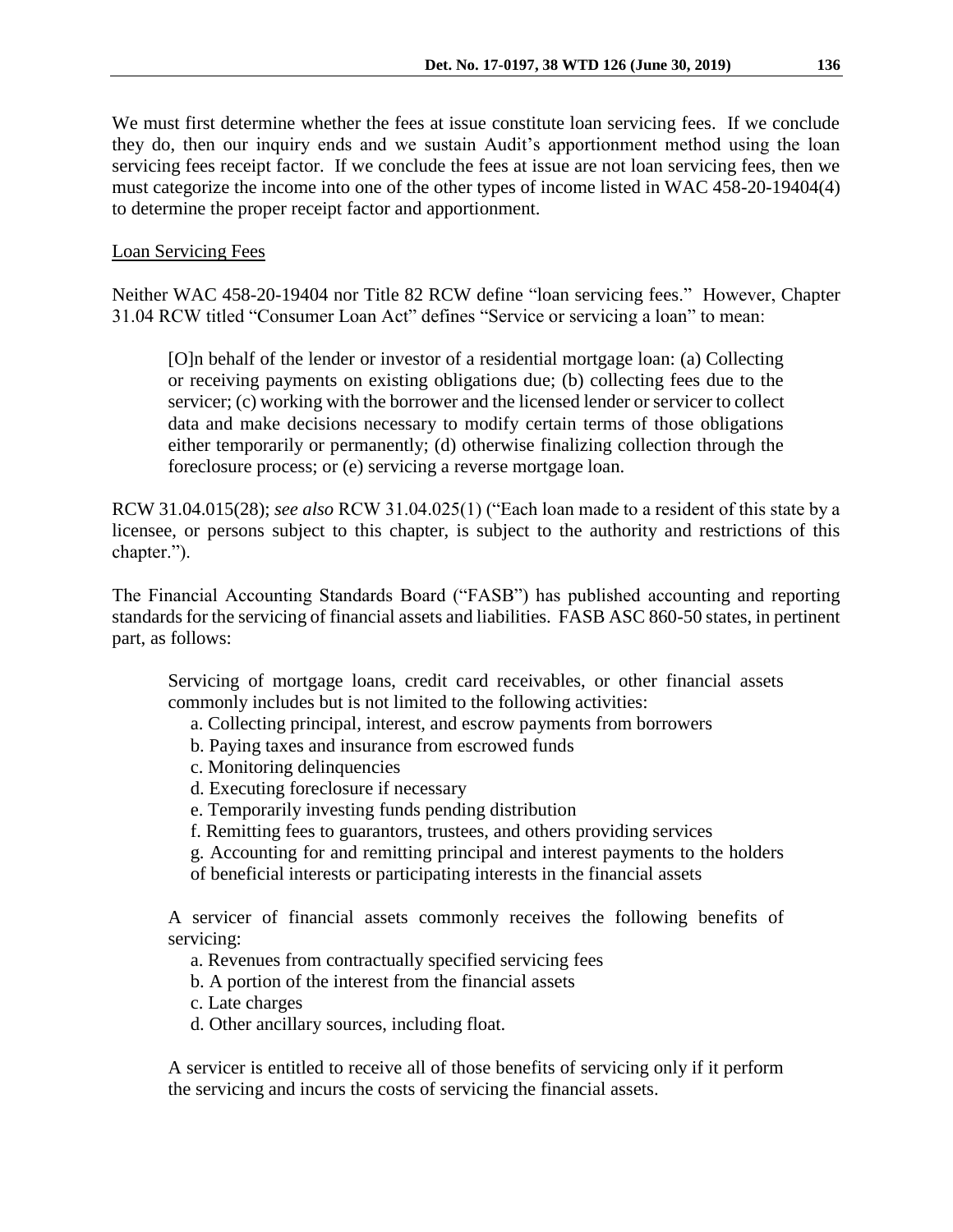Taxpayer challenges whether Audit correctly classified the fees above as "loan servicing fees."

RCW 82.32.070(1) requires a taxpayer to keep and preserve, for a period of five years, those records as may be necessary to determine the amount of any tax for which the taxpayer may be liable. All of a taxpayer's books, records, and invoices must be open for examination at any time by the Department. *Id.* Should a taxpayer fail or refuse to make such records available for examination, the Department shall proceed in the manner as it may deem best. RCW 82.32.100(1). This means that Taxpayer is required to keep and present the Department with records that show how to apportion the disputed accounts because such apportionment is necessary to determine the amount of tax due.

The disputed accounts fall into two categories: (1) Insufficient records; or (2) sufficient records. We briefly discuss those disputed accounts where Taxpayer has provided insufficient records before weighing Taxpayer's substantive arguments for those accounts where Taxpayer has provided sufficient records to understand the activity of the account.

### *Insufficient Records*

For the following accounts, Taxpayer provided nothing more than the account title as the description: ... – Fee for Recovery Services, ... – Deboarding Fees, ... – REALRemit Fees, .. . – Interest Inc Advance Facility, . . . Resolution Discount Income, . . . – Other Income, . . . – Gain/(loss) on Sale of Loans, . . . – Fee Income from Syndicated Projects, . . . – Special Serv Fee Phase I&II, . . . – MIC/A/H/L Insurance Fee, . . . – Miscellaneous Other Revenue. The account title is insufficient to determine who is paying Taxpayer, the amounts of the payments, and the reasons for the payments. We conclude these records are insufficient to show that the amounts in such accounts were not loan servicing fees and warrant adjustment.

Taxpayer provided a more detailed description for the following accounts: . . . – Satisfaction Fees Recovered from Investors; . . . – Fee for Service Income; . . . – Disposition Fee Income; . . . – Gain/(Loss) on Sale of GNMA Repurchases; . . . – Commission Income; . . . Gain/(loss) on Sale of Loans; . . . Bankruptcy Interest Fees; . . . – Gain on Sale of LIHTC; . . . – I/C Loss on Sale of Advances; ... – Gain on debt repurchases. However, even with more details, we are unable to determine who is paying Taxpayer, the amounts of the payments, and the reasons for the payments. For example, it is not clear who are Taxpayer's investors paying satisfaction fees or why Taxpayer is selling loans when it is a loan servicer or the sources of bankruptcy interest fee. Accordingly, we conclude these records are insufficient to show that the amounts in such accounts were not loan servicing fees and warrant adjustment.

#### *Sufficient Records*

We now consider Taxpayer's substantive assertions with respect to the following accounts where Taxpayer has provided sufficient information for the Department to understand who paid Taxpayer, what amounts, and the reasons for the payments: ... - Late Charges Residential; ... -Satisfaction Fees; . . . – Subordination Processing Fees; . . . – NSF Fees; . . . – File Fees from Corrs & Brokers; ... – Payoff Quote Fees; ... – Payoff Fax Fees; ... – Other Fees Servicing; ... – Service Fee Adjustments; . . . – HAMP Incentive Fee; . . . – HAMP Fee Current Borrower; . . .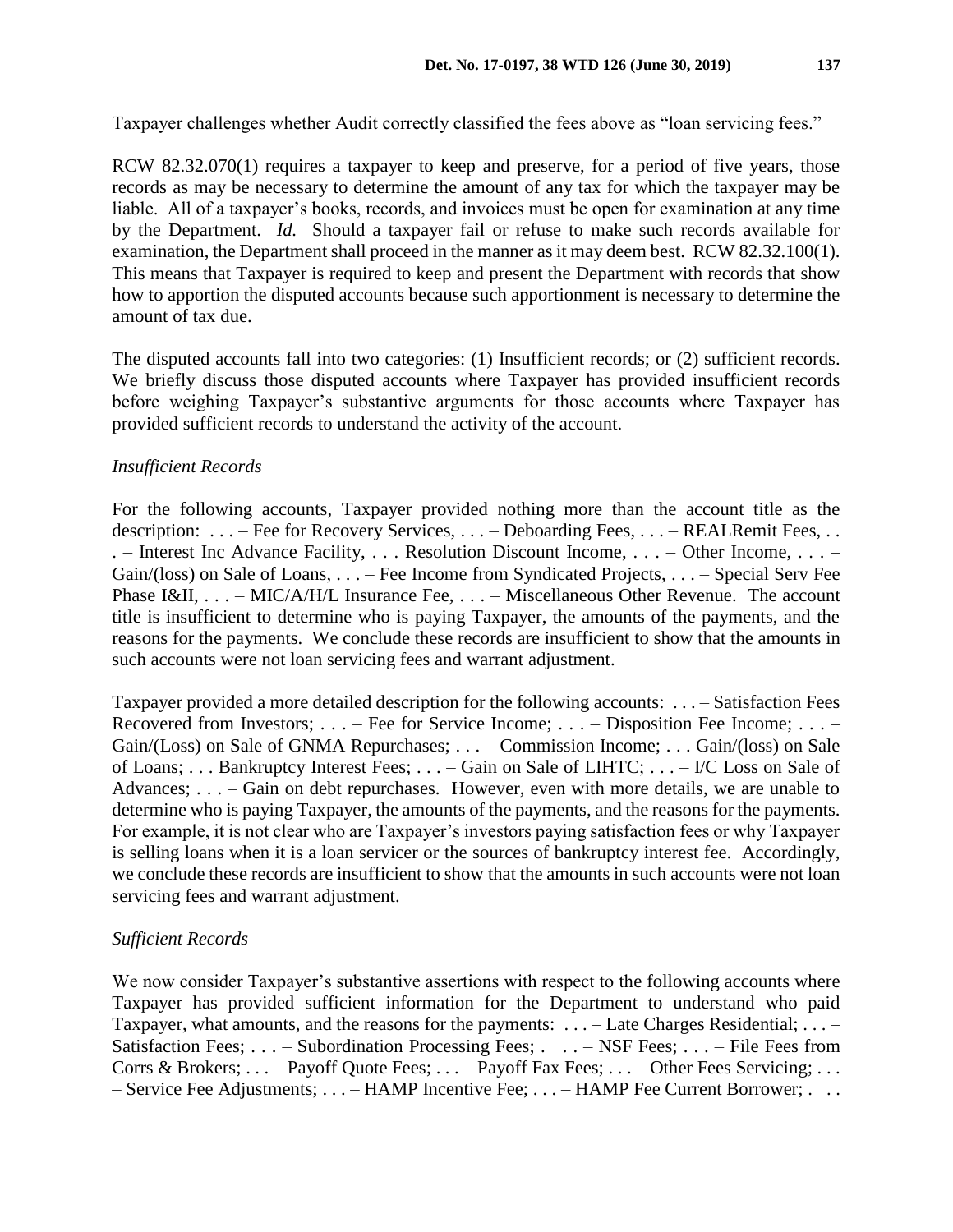HAMP Fee Pay for Success; 853. . .15000 – [Payment Solution] Fees; . . . – Misc. Servicing Fee Income ([Payment Solution]); . . . – Interest Income P&I/T&I \$Held at Other; . . . – Assurant Revenues.

- Late charges, satisfaction fees, subordination processing fees, NSF fees, file fees, payoff quote and fact fees, other servicing fees, and service fee adjustments: This first group of accounts clearly fall under FASB ASC 860-50 as loan servicing fees. FASB ASC 860-5 actually lists late charges as a benefit of loan servicing. The remaining charges for satisfaction, processing, NSF, filing, payoff quotes and faxes, other servicing fees, and service fee adjustments, all fit within the category of other ancillary sources of income from loan servicing because they stem from the listed activities that are included in loan servicing. These fees represent revenues from Taxpayer's activities in collecting principal, interest, and escrow payments and monitoring delinquencies. Thus, we conclude these are loan servicing fees.
- HAMP fees: Taxpayer asserts these fees are to be distinguished from other loan servicing fees because the Federal government paid these fees as part of a government program to modify home loans and meet a policy objective of President Obama. We are unpersuaded. We are unaware and Taxpayer points to no authority that requires borrowers to pay loan servicing fees; thus we are not persuaded that the HAMP fees are to be distinguished from other loan servicing fees on that basis. While we do not doubt that the HAMP program served a government policy objective, this does not take away from the fact that Taxpayer earned these fees for modifying its collection of principal, interest, and escrow payments and monitoring post-modification delinquencies. These are activities that are commonly included in loan servicing. FASB ASC 860-50. Thus, we conclude these HAMP fees are loan servicing fees.
- [Payment Solution] Fees: Taxpayer asserts that it received [Payment Solution] processing fees in exchange for marketing the payment processing platform. We are unpersuaded based on the information currently available. The [Payment Solution] processing fees are a convenience fee – similar to those charged with respect to credit card processing. Taxpayer keeping some of this fee does not change the nature of the charge, and it appears the portion of the fee passed on to Taxpayer serves to compensate Taxpayer for processing a [Payment Solution] payment (instead of simply processing a check). . . . Fees for collecting borrower payments is listed as an activity commonly included in loan servicing; thus, we conclude that [Payment Solution] payments are loan servicing fees.
- Interest income on amounts held for payment of property taxes and insurance: Taxpayer asserts that we should apportion interest received on amounts held in escrow for the payment of borrower's property taxes and insurance as investment assets. We disagree. Trading assets are a collection of securities held by a firm that are held for the purpose of reselling for a profit and recorded in a separate account. http://www.investopedia.com/terms/t/trading-assets.asp (August 2, 2017). In contrast, Taxpayer collects payments of borrowers' property taxes and insurance and puts these amounts into an escrow account for a short period of time, until the payment of these items is due. Taxpayer does not hold the escrow accounts for the purposes of making a profit;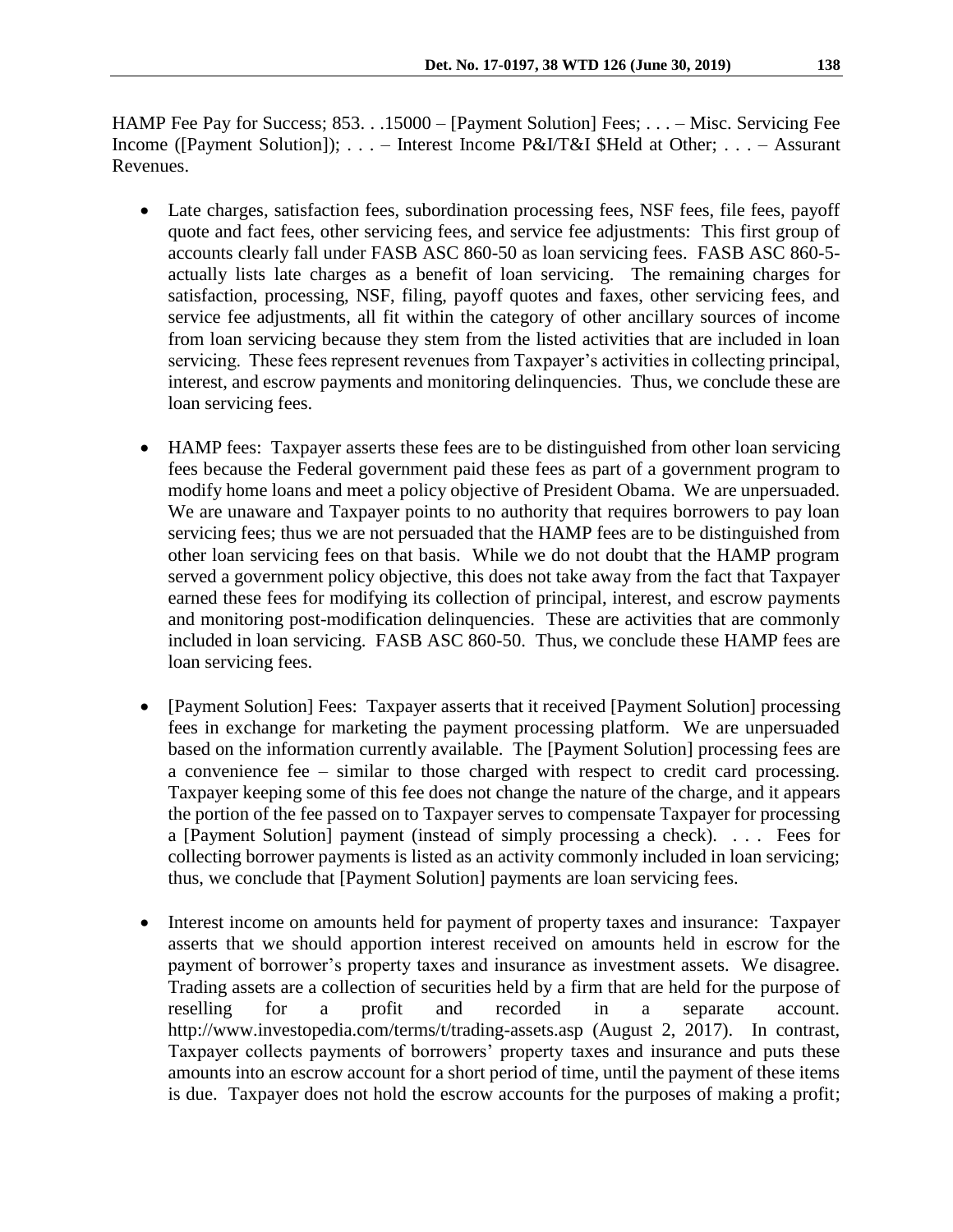[rather,] it charges borrowers the exact amount due to cover property tax and insurance expenses. Further, the escrow accounts are not recorded in a separate account for trading. FASB ASC 860-50 includes paying property taxes and insurance from escrowed funds in those activities commonly included in loan servicing. Because the interest stems from a common loan servicing activity, we conclude the interest income on amounts held for payment of property taxes and insurance are loan servicing fees.

We deny Taxpayer's petition as to this issue.

### Amounts Received from Certain Affiliated Persons

Taxpayer asserts that the amounts recorded in "I/C Servicing Fee Revenue" ( . . . ) are certain affiliate payments exempt from B&O tax under RCW 82.04.645. RCW 82.04.645 reads as follows:

(1) This chapter does not apply to amounts received by a financial institution from an affiliated person if the amounts are received from transactions that are required to be at arm's length under sections 23A or 23B of the federal reserve act as existing on June 1, 2010, or such subsequent dates as may be provided by the department by rule, consistent with the purposes of this section. For purposes of this subsection, "financial institution" has the same meaning as in RCW 82.04.080.

(2) As used in this section, "affiliated" means under common control. "Control" means the possession, directly or indirectly, of more than fifty percent of the power to direct or cause the direction of the management and policies of a person, whether through the ownership of voting shares, by contract, or otherwise.

Thus, there are three requirements to qualify for the certain affiliate payments exemption: (1) The recipient of the payment is a "financial institution"; (2) the payor is an "affiliated" person; and (3) the recipient receives the payment in a transaction that is required to be at arm's length under section 23A or 23B of the Federal Reserve Act.

Taxpayer is a "financial institution" because it is licensed under Title 31 RCW. [*See* Rule 19404(3)(i)(i).] OFC owns both Taxpayer (recipient) and [Mortgage Solution] (payor) and this common control means they are "affiliated." We must determine whether Taxpayer's subservicing of [Mortgage Solution's] loans is a transaction that is required to be at arm's length under sections 23A or 23B of the Federal Reserve Act.

The Federal Reserve Act is "An Act to provide for the establishment of Federal reserve banks, to furnish an elastic currency, to afford means of rediscounting commercial paper, to establish a more effective supervision of banking in the United States, and for other purposes." https://www.federalreserve.gov/aboutthefed/officialtitle-preamble.htm (July 31, 2017). Section 23A concerns relations with affiliates and section 23B concerns restrictions on transactions with affiliates. https://www.federalreserve.gov/aboutthefed/section23a.htm (July 31, 2017) codified at 12 U.S.C. §371c, https://www.federalreserve.gov/aboutthefed/section23b.htm (July 31, 2017) codified at 12 U.S.C. §371c-1.